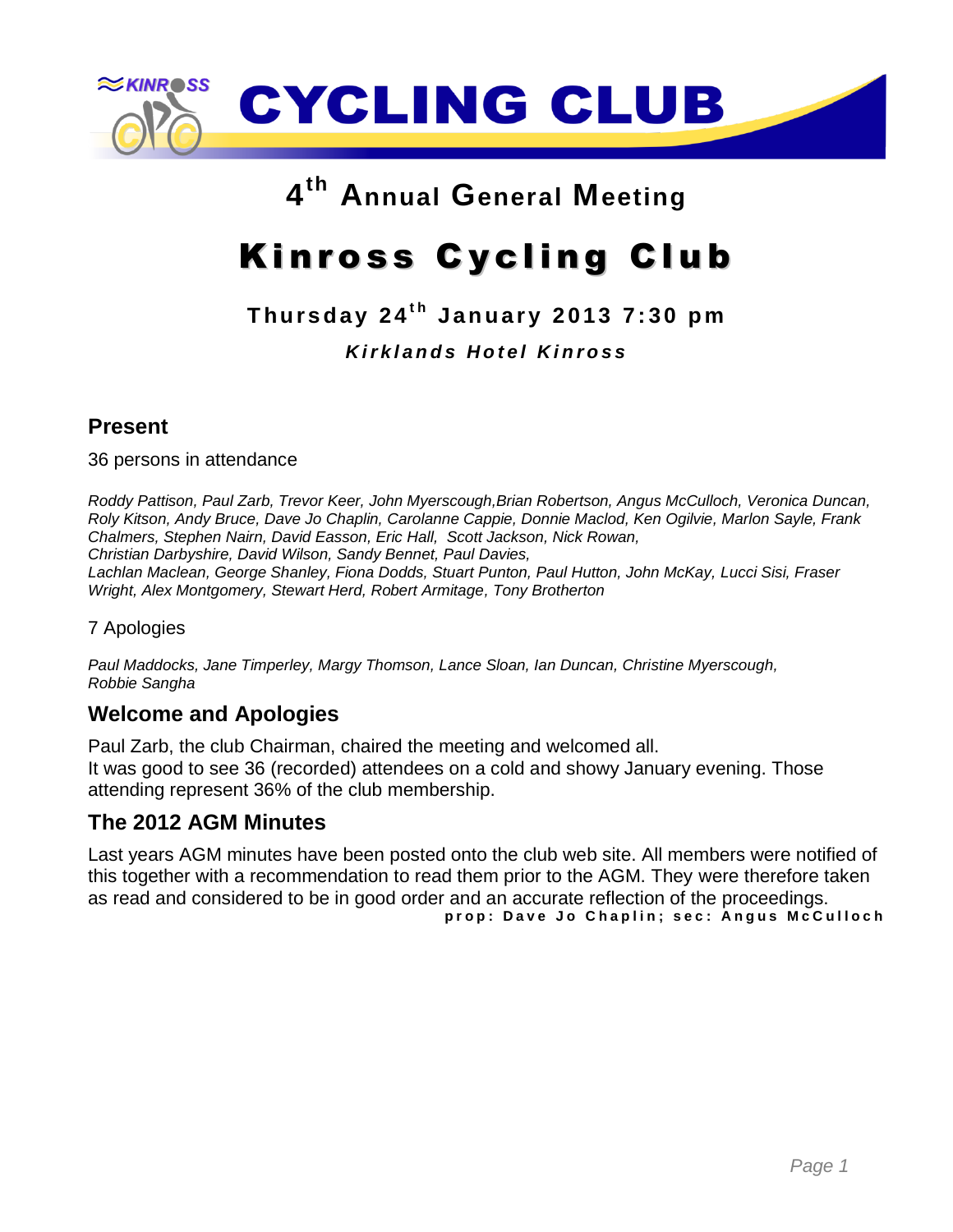## **Financial Accounts and Report**

Our treasurer, Ian Duncan, prepared detailed accounts for the meeting. Unfortunately Ian could not attend due to illness and so the report was delivered by the Chairman. Please refer to *Appendix A*.

The clubs current plan for use of funds was discussed although it was agreed that a longer term plan is needed to deal with our income, particularly while we continue to run a successful and profitable Sportive. This is something that the new committee will be tasked to deal with. Currently the club plans for expenditure are.

- 1. Continued subsidy of future kit orders.
- 2. Retaining the low membership fees.
- 3. Continued donation to local charities.

#### **Secretaries Report**

Trevor Keer read out a comprehensive report of the clubs activities for 2012. Our best year yet with another very successful Sportive, membership at its highest ever level, a keenly contested Grand Prix time trial series and our first ever Road Race. The detailed report can be found at *Appendix B*.

## **FCA Report**

Ken Ogilvie, who is the clubs rep for the Fife Cycling Association, gave a brief report on the FCA. Several members of Kinross CC are active in the FCA mid week series throughout the season. In addition KCC hosts a number of FCA events through the year. On behalf of the committee and also the general membership I would like to thank Ken for taking on the task of being the clubs rep and liaising with FCA.

#### **Chairmans Report**

Our Chairman, Paul Zarb, again re-iterated on the very healthy state of the club. He hopes to get another road race on the calendar for 2013. Possibly September. We are looking for someone who is prepared to take on the role of Race Director.

He thanked Carolanne Cappie who has organised a number of Womens only days, in an attempt to encourage more females into a cycling club, road cycling especially.

Further thanks go out to Chris Rowlands who has taken over organising and collecting money for the weekly winter Spinning sessions.

Paul also offered thanks to John McKay (Membership) and Trevor Keer (Secretary) who are resigning their committee posts.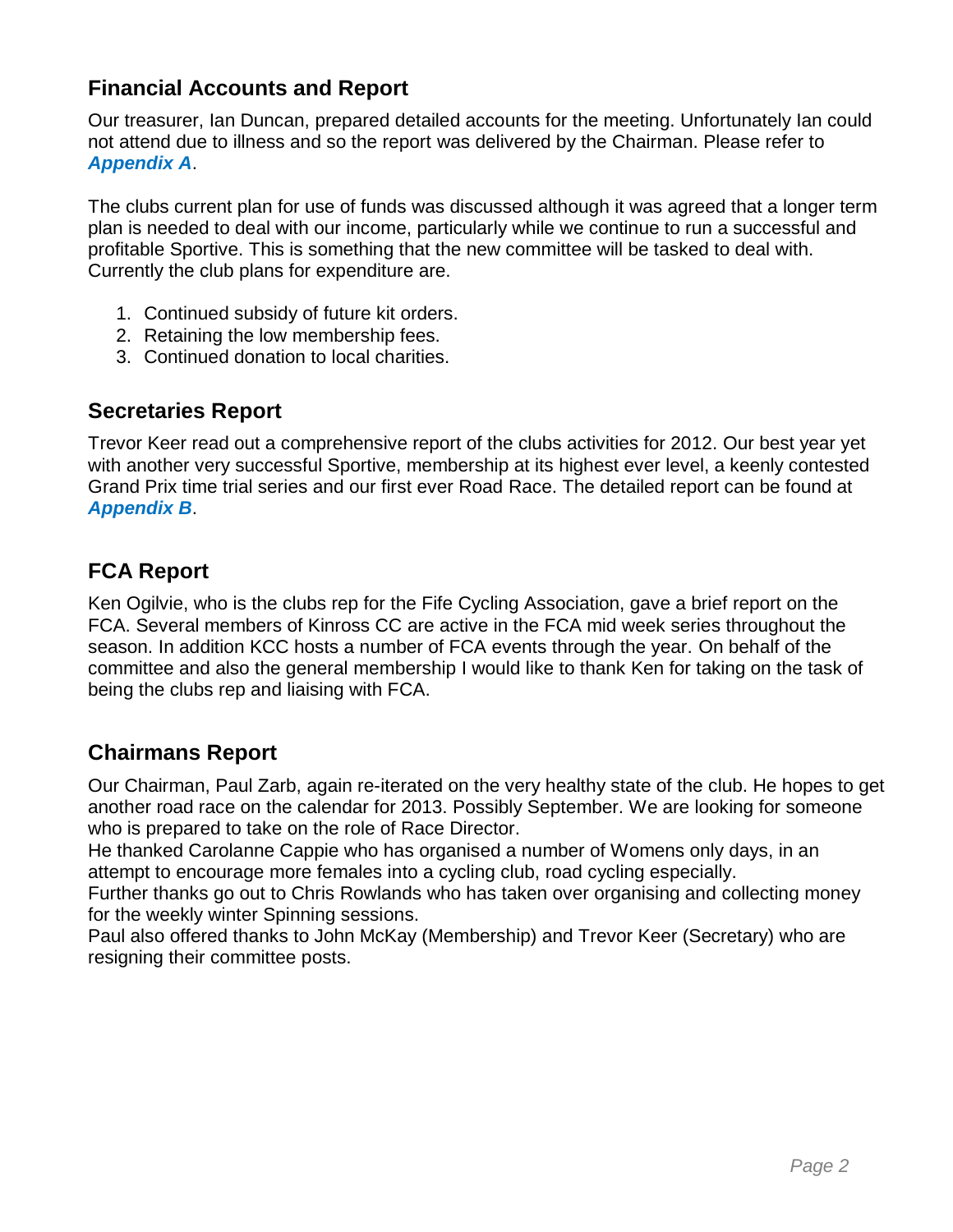#### **Election of Committee**

Our club President, Roddy Pattison, offered his resignation one year short of his elected term. This was reluctantly accepted by the outgoing committee.

#### **Chairman:**

Paul Zarb advised he would continue as Chairman.

#### **Treasurer:**

Ian Duncan has informed the committee that he will stand down from the post in June. Nick Rowan advised that he would take on the role of Treasurer. Ian will remain on the committee until June with a gradual handover to Nick.

**p r o p : T r e v o r K e e r ; s e c : C h r i s t i a n D a r b y s h i r e c a r r i e d ' n e m c o n '**

**p r o p : T r e v o r K e e r ; s e c : P a u l H u t t o n**

**c a r r i e d ' n e m c o n '**

#### **Membership:**

John McKay wishes to step down from the Membership role but indicated that he would stay on in the post if a volunteer could not be found. Carolanne Cappie advised that she is willing to take on the role.

**p r o p : T r e v o r K e e r ; s e c : V e r o n i c a D u n c a n c a r r i e d ' n e m c o n '**

#### **President:**

With the resignation of Roddy, a new club president was sought. Andy Bruce, our club GP champion, advised that he would take on the presidents position.

**p r o p : T r e v o r K e e r ; s e c : J o h n M y e r s c o u g h c a r r i e d ' n e m c o n '**

#### **Secretary:**

Trevor Keer is not standing for re-election in this role. Duncan Campbell advised that he is willing to take on this role.

**p r o p : P a u l Z a r b ; s e c : A l e x M o n t g o m e r y**

**c a r r i e d ' n e m c o n '**

The following club members advised that thay were willing to join the committee but 'without portfolio'

Dave Jo Chaplin

**p r o p : Pau l Z a r b ; s e c : T r e v K e e r c a r r i e d ' n e m c o n '**

Christian Darbyshire

**p r o p : T r e v K e e r ; s e c : A n d y B r u c e c a r r i e d ' n e m c o n '**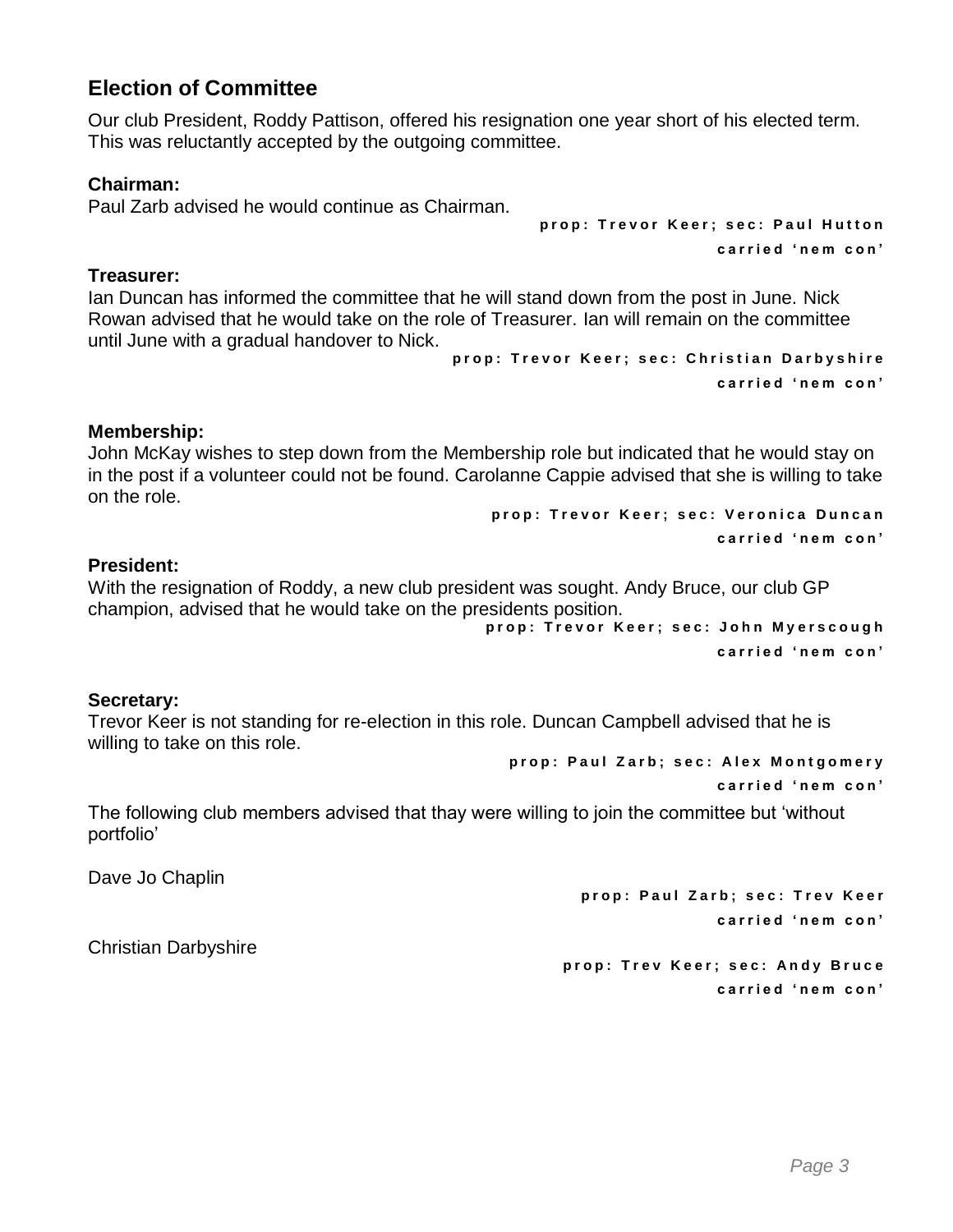The following had advised that they were prepared to be re-elected as committee members.

Angus McCulloch (calendar & GP event organiser) Veronica Duncan (Kit manager) Trevor Keer (web master) John McKay (without portfolio) John Myerscough (without portfolio)

**c a r r i e d ' n e m c o n '**

#### **Subscriptions**

It was agreed to leave the subscriptions at £10 for yet another year. This represents great value and is mainly due to the very healthy bank balance of the club on the back of substantial profits from the Sportive.

**PLEASE NOTE**: Subscriptions for 2013 are due at the end of January. There will be an email notification to members about this soon.

There are currently two ways to join the club.

By filling out a membership form and sending it and a cheque for £10 to the membership secretary.

Our preferred option is by paying online. There is a charge for this on top of the membership fee. The club does retain this charge. We would encourage all members to use this method where possible.

There was a brief discussion about types of membership and whether the club should adopt different levels of membership such as social member etc. It was agreed that this would be impractical particularly considering the very low standard subscription. The new committee will be looking at possible 5 year and life memberships as something that could be introduced in the future.

## **AOCB and General Discussion**

Prior to the start of the general discussion presentations were made to John McKay (Membership) and Trevor Keer (Secretary) for their services over the past year.

Stuart Herd was also given his award of 'Most Improved Rider' as he was unable to attend the Annual Dinner & Awards.

Veronica Duncan asked about the production and delivery of the new kit. The information from Endura states that it is due to go into production the week starting 28 January. We do not currently have a delivery date.

Following an email the Secretary received recently a discussion was opened about the future of our G2 Sunday rides. In the early days the G2 was very well attended and very well managed and led (a very big thank you to Paul Zarb for this). It was what helped define the club as being friendly particularly to novice and the lesser athletically endowed! The club has seen many riders start with us as complete novice and move up to the G 1.5 or G1 groupings. At the same time the organisation of the G2 has been less than ideal leading to a gradual tailing off of members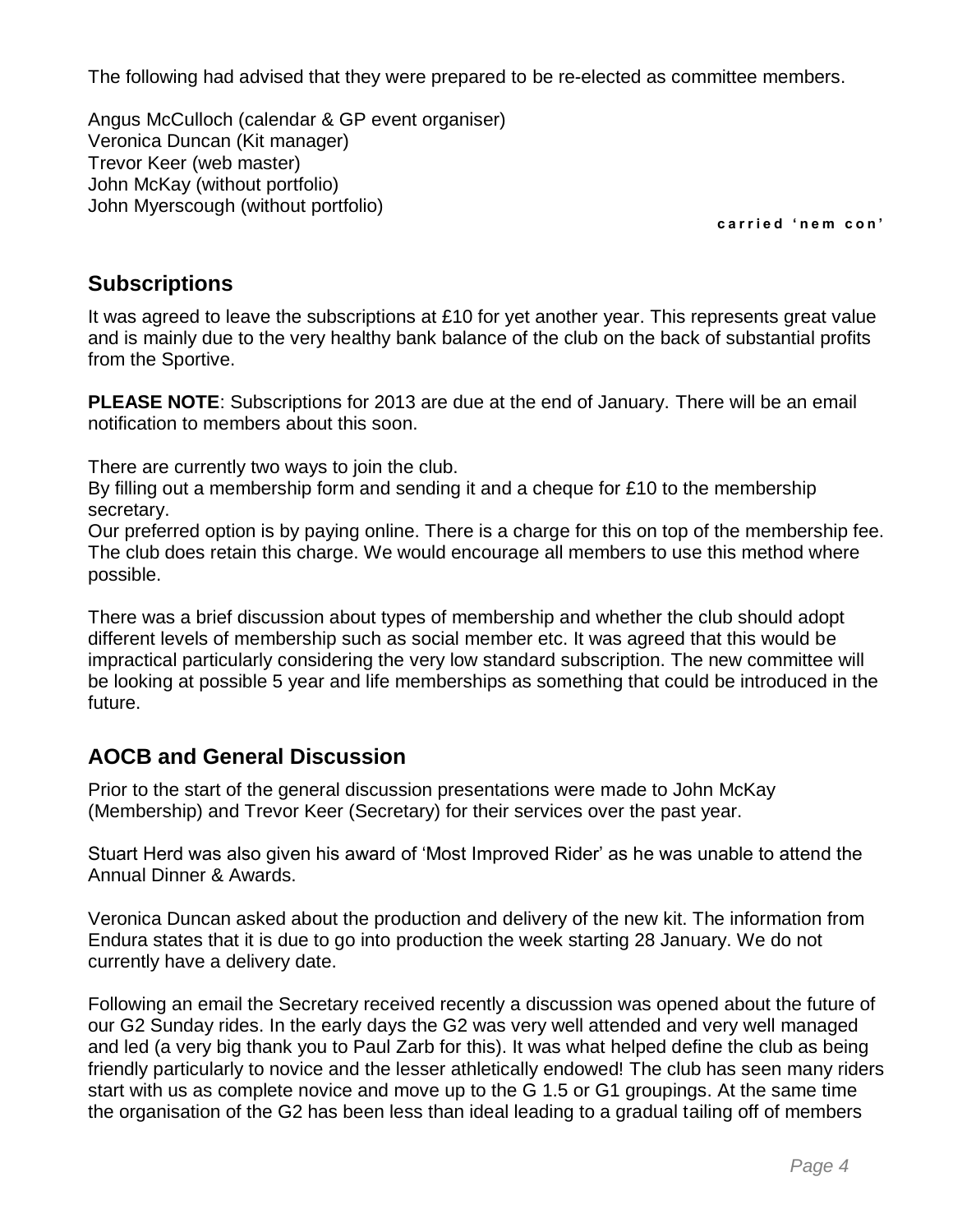riding out in that group. In an effort to address this an open discussion was started to get the memberships views and suggestions on the subject. In brief the discussion went as follows.

- The G2 group needs to be re-established on a more formal basis.
- Suggestion that the start order should be G1, G1.5, G2. If a rider falls off the back of the faster groups they can wait to be caught by a slower group. Agreed this was a good idea.
- Another suggestion was that some clubs do this the opposite way around with the slower groups going first. If a rider is feeling good they can jump groups as the faster sections overtake. Some members have experience of this and find it works well.
- It was suggested that people come to KCC, often when there is a club much closer to home, because it that its ethos and reputation is of a friendly club. This is one of our core and founding values and one that should be upheld and protected.
- Some clubs have both training rides (all out type rides) and club rides (often including a cafe stop to re-group). Something that we should be looking at.

The new committee will look at this subject as a priority, to try to find a suitable balance and something that is acceptable to all levels of rider within the club.

It was suggested that there should be some form of cycling proficiency for adults. Mainly for those who can ride a bike but are not confident in riding, particularly on the road. The committee will look into the possibility of either arranging something like this or finding a current scheme.

A comment was made that the Family Cycling Challenge (KCC organised the day after the Sportive) was a good starter event and an excellent way to get people, particularly youngsters, into cycling.

A suggestion was made that we should have more "social type" rides.

*The meeting was closed at 9:30 pm*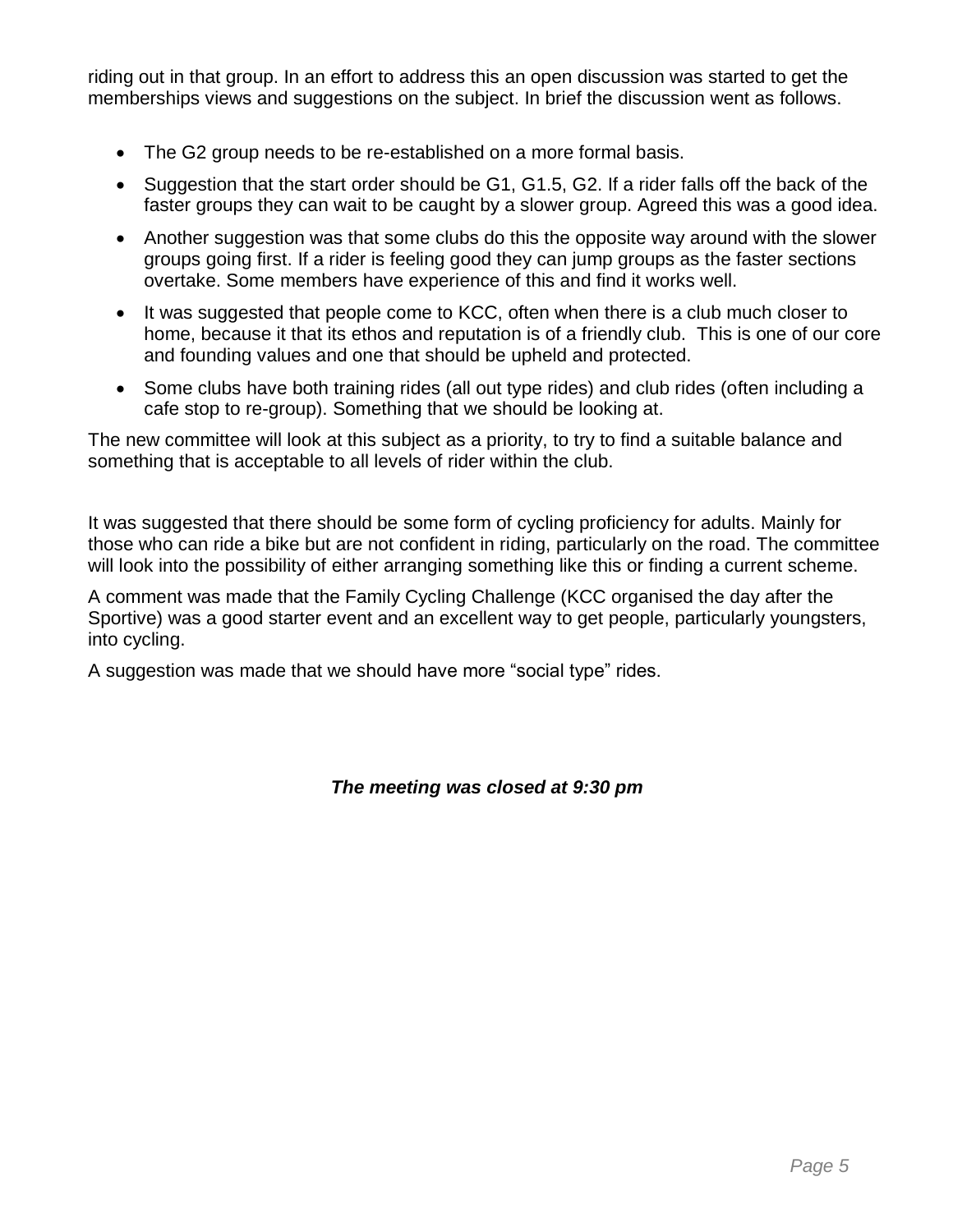### **Appendix A: Financial Accounts**

#### **Jan 2013 - SUMMARY OF CLUB ACCOUNTS**

| Income:                                   |            |
|-------------------------------------------|------------|
| Subscriptions:                            | £795.00    |
| 2011/12 Sportive                          | £20,676.75 |
| Grants: (Awards for all £8185; P&KC £350) | £8,535.00  |
| Spin Class Surplus:                       | £5.00      |
| Interest:                                 | £5.78      |
| <b>Scottish Cycling Race:</b>             | £2,265.00  |
| <b>Family Cycle:</b>                      | £395.00    |
| Club Kit Sales:                           | £2,825.40  |
| <b>Total Income:</b>                      | £35,502.93 |

#### **Comments:**

- 1. Bank Balance as of  $12<sup>th</sup>$  January 2013 is £23,314.62
- 2. Donation still to be made to Community Police( £100) & Kinross Day Care Centre (£500).
- 3 We are due a £1,125.63 refund from Endura due to an order mix up.
- 4 I will be standing down as Club Treasurer on  $1<sup>st</sup>$  June 2013.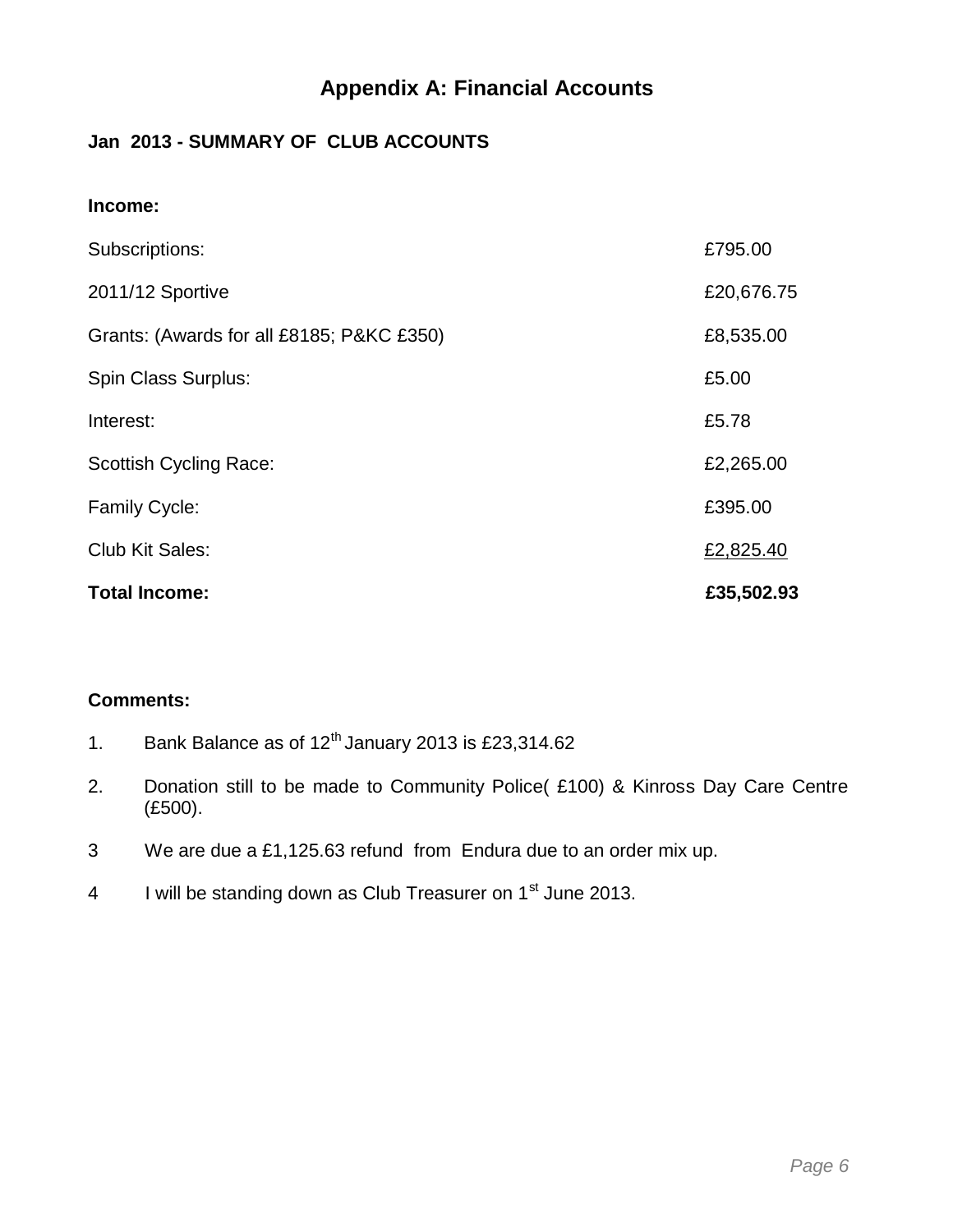## **Expenditure:**

| Profit on year                                    | £5807.92   |
|---------------------------------------------------|------------|
| <b>Total Expenditure</b>                          | £29,695.01 |
| <b>Awards Dinner:</b>                             | £500.00    |
| Miscellaneous:                                    | £647.42    |
| Race Numbers For FCA:                             | £197.70    |
| Club Kit:                                         | £8,911.56  |
| <b>Tayside RAYNET</b>                             | £200.00    |
| Kinross-shire Round Table:                        | £50.00     |
| <b>Scottish Cot Death Trust:</b>                  | £395.00    |
| <b>Scottish Cycling Race:</b>                     | £1780.15   |
| <b>Grand Prix Event Insurance:</b>                | £90.00     |
| Grants: (Awards for all £8174.64; P&KC £243.10)   | £8,417.74  |
| Trophies, Engraving & Certificates:               | £479.60    |
| Fife Cycling Association & Scottish Cycling Subs: | £170.00    |
| 2011/12 Sportive:                                 | £7,855.84  |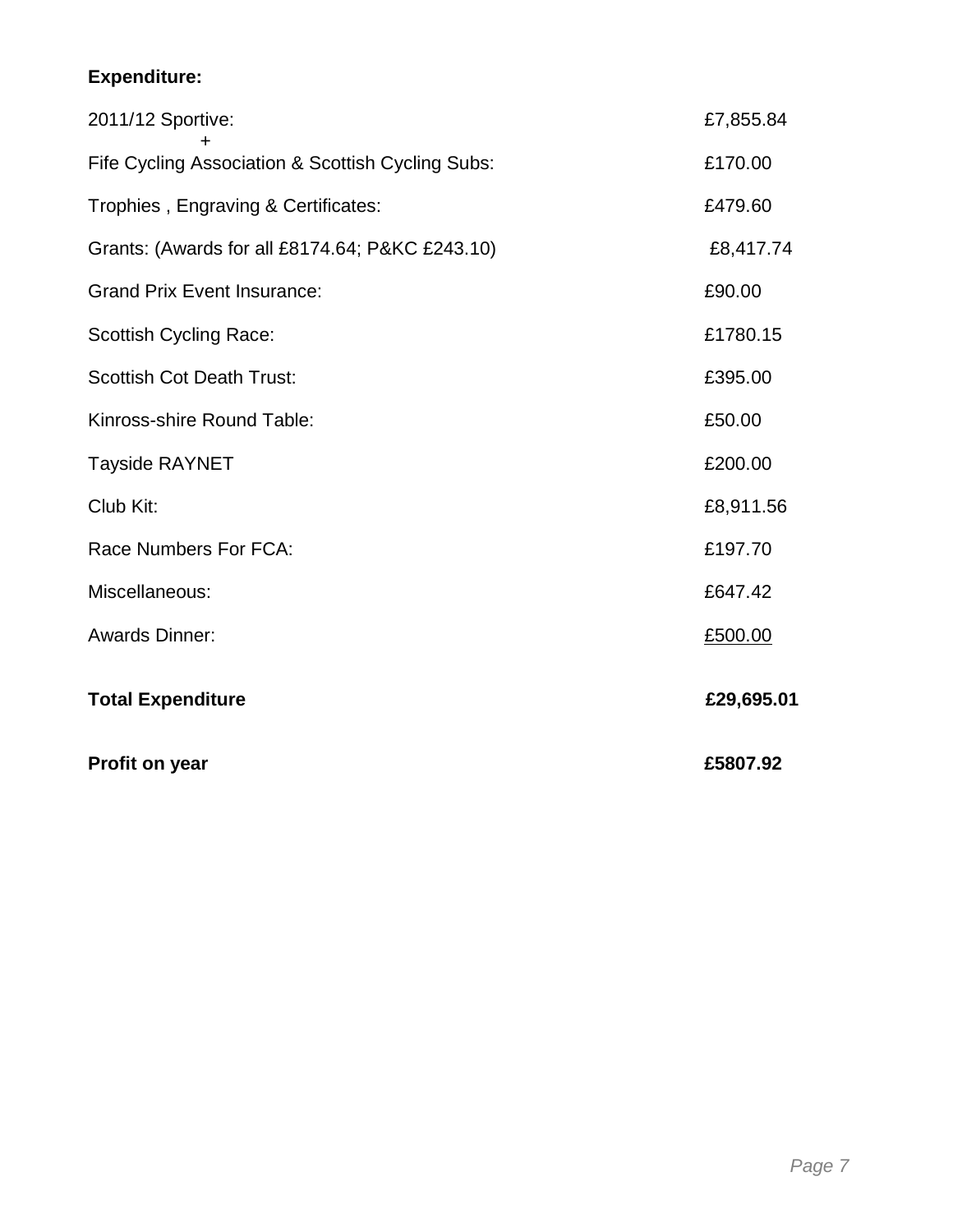## **OCT 2012 - SUMMARY OF 2012 SPORTIVE**

| Income:       |            |
|---------------|------------|
| Entries:      | £17,733.75 |
| Sponsorship:  | £1,500.00  |
| Ceilidh:      | £34.00     |
| Total Income: | £19,267.75 |

**Profit/(Loss) on 2012 Sportive: £6,952.26**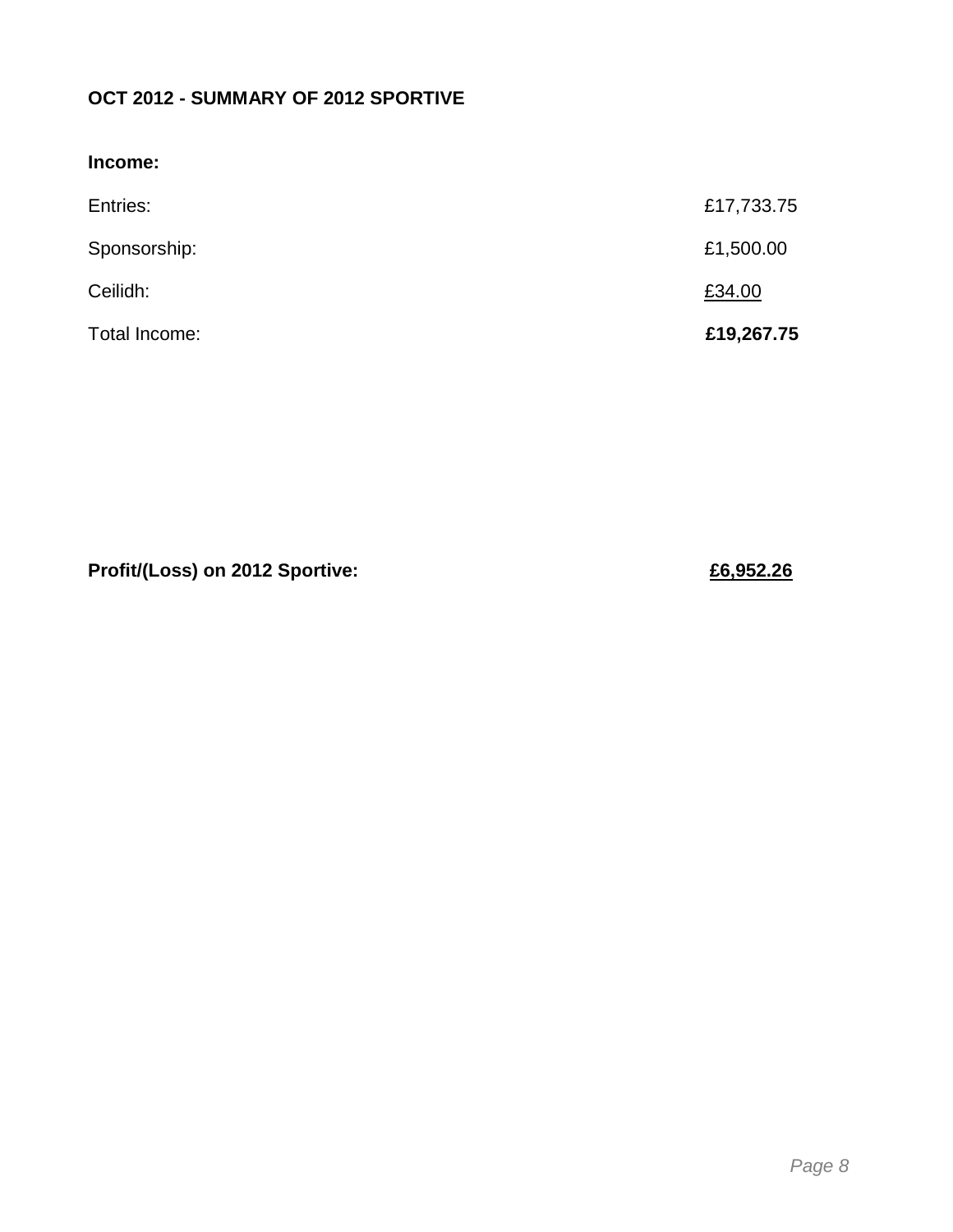## **Expenditure:**

| <b>Total Expenditure:</b>         | £12,315.49 |
|-----------------------------------|------------|
| Finishline Chip Timing:           | £935.00    |
| Windlestrae Hotel Ceilidh Deposit | £150.00    |
| Ceilidh Refunds:                  | £13.50     |
| Campus Hire:                      | £423.94    |
| St Andrews First Aid:             | £252.00    |
| Food:                             | £1,795.00  |
| Expenses::                        | £295.58    |
| Signage & Cable Ties:             | £669.35    |
| <b>Toilet Hire:</b>               | £540.00    |
| Race Numbers:                     | £195.91    |
| Sportive Kit:                     | £90.00     |
| <b>Sportive Refunds:</b>          | £38.75     |
| Mementos:                         | £1,916.46  |
| Event Insurance:                  | £480.00    |
| <b>CHAS Donation</b>              | £4,520.00  |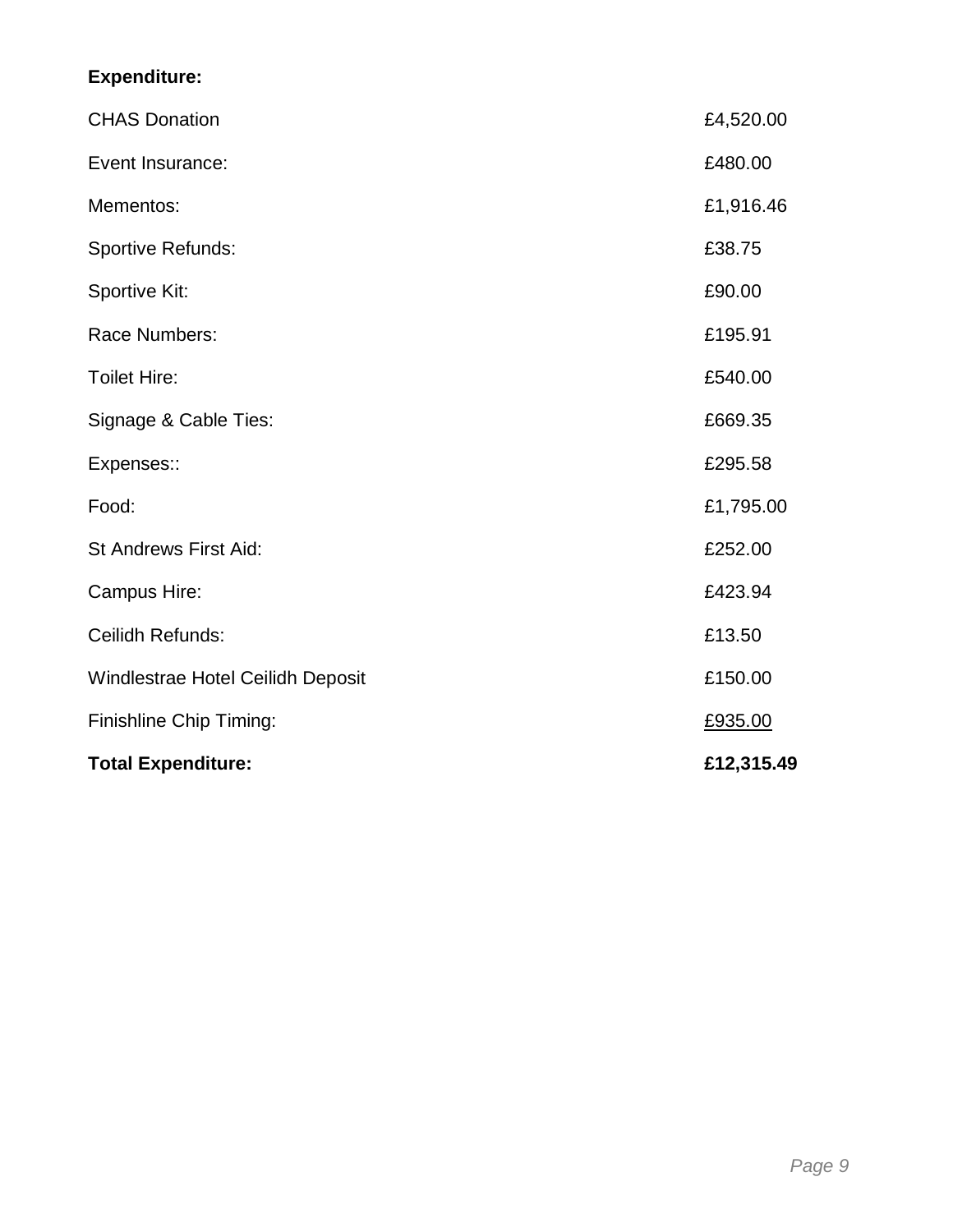## **Appendix B: Secretaries Report**

2012 has been the most successful year yet in the clubs short history. The main highlights of an outstanding year were.

#### **Membership at record levels**

2012 saw the clubs membership rise to just shy of a 100, a record number and a considerable increase on last year. I think there are a number of reasons for this. A resurgence in cycling in general (the Olympics legacy or maybe the Wiggo effect), interest in our popular Grand Prix series during the summer months, an incredibly successful Sportive in April, maybe our first foray into organising a road race, just being a relatively small and friendly club or is it a combination of all of these?

The big question is, will we be able to maintain the momentum and break the century for next year?

#### **A very successful second running of the Sportive Kinross.**

With 750 places sold in 61 hours this event proved again to be THE sportive for central Scotland. In addition there was a rather sizable waiting list with unfortunately lots of disappointed people missing out. We had Charline Joiner (a Commonwealth track cyclist and one to watch for 2014) leading the riders out and both sunshine and snow during the event. We had lots of positive feedback from riders, local authorities and Police alike and the whole event was another massive success for the club despite an overzealous council official removing our signs over a whole section of the route.

#### **Planning of our 2013 sportive is well under way**

If the scramble for entries into the 2012 Sportive wasn't manic enough the 2013 event took interest to a whole new level. This time it sold out in just over 10 hours astounding the organisers and once again leaving over 200 potential entrants disappointed. We had to close the waiting list when it went through the 200 barrier. We have been able to increase the numbers to 850 maximum which realistically is the maximum we can comfortably support with the current organisational structure. We are still looking for helpers from the membership, so if you are not riding the event please consider helping out this year. All marshals receive guaranteed entry to next years event. The Sportive is on Saturday 27 April.

#### **Family Cycle Challenge**

The club will once again be running the Family Cycle Challenge. As in previous years, this event will take place on the Sunday after the Sportive (April  $28<sup>th</sup>$ )

#### **The club ran its first road race during 2012.**

Another first for the club and very well attended both in terms of competitors and turn out from the club to help. This proved very successful and well received. We had lots of very positive comments from both competitors and officials. The club hopes to run a similar event this year, possibly in September, and have provisionally agreed this with Scottish Cycling. But to do this we need a volunteer to act as race director. So if you would like to have a go at this, please don't be afraid to come forward. Much of the ground work has already been done, we have most of the kit and you are always guaranteed lots of support from the membership.

#### **Women Only Sessions**

Carolanne Cappie has organised a number of very successful women only rides throughout the year. They have generated a lot of interest and hopefully that will convert to more female members this year. On behalf of everyone a really big thank you to Carolanne for taking this on.